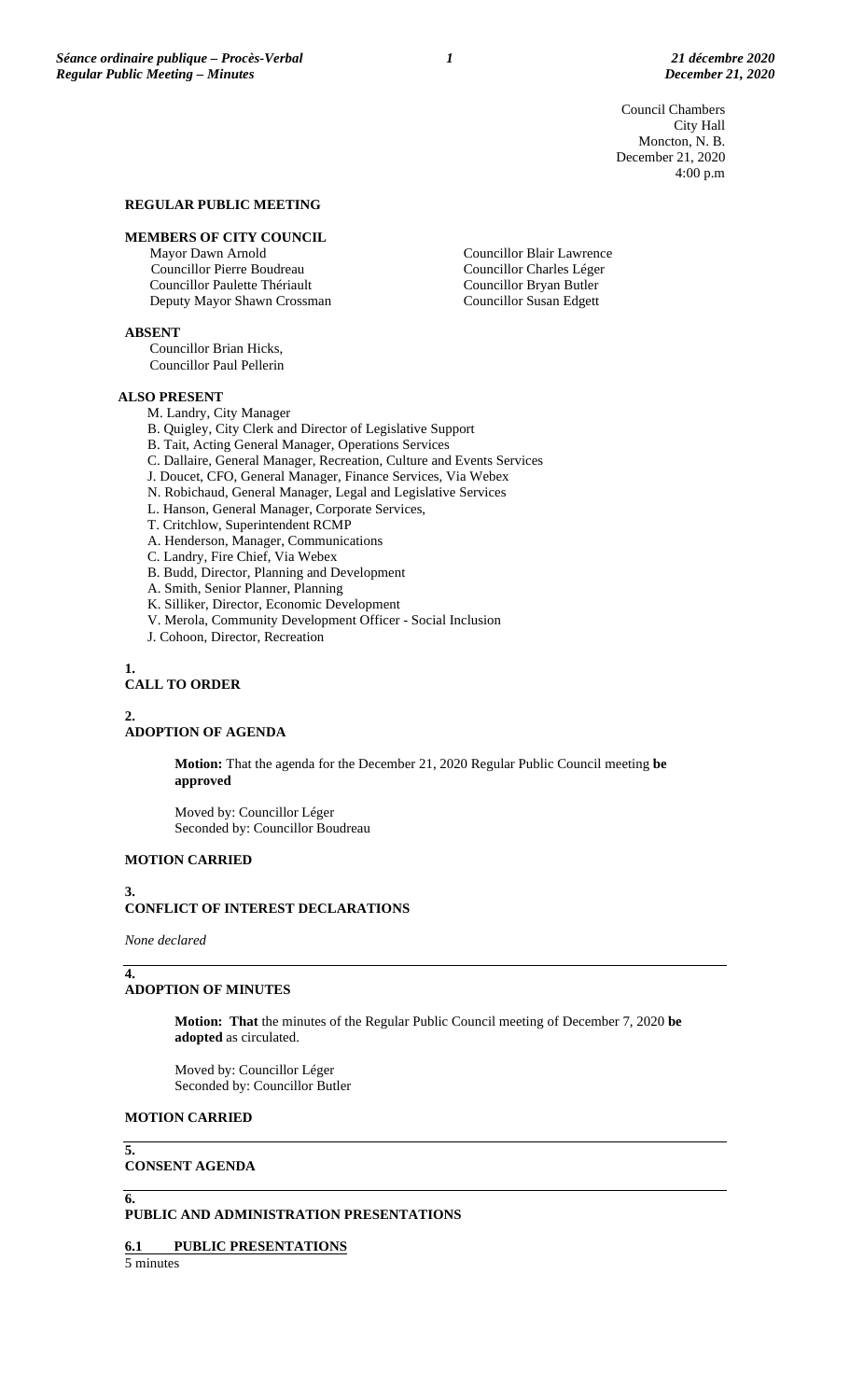6.1 **Presentation** – What Defunding Police Actually Means – Hafsah Mohammad & Charles McDougall, NB Grassroots – Social Justice & Advocacy

Ms. Mohammad and Mr. McDougall provided Council an overview of the NB Grassroots – Social Justice & Advocacy concept of defunding police. A presentation was provided to Council within their package.

6.2 **Presentation** – Rising Tide – Dale Hicks Mr. Hicks advised that Province has committed this morning that they will match the \$6M the City provided for the Rising Tide project. He thanked the City and Council for their hard work and contribution to this project.

# **Other Presentation**

2 minutes

# **6.2 ADMINISTRATION PRESENTATIONS**

15 minutes

6.2.1 **Presentations** – Sub-Committees – Poverty and Social Inclusion Committee Mr. Craig Storey came before Council to provide an overview of the sub-committees of the poverty and social inclusion committee's work.

Poverty is connected to many community challenges:

- o Homelessness / Affordable Housing<br>
o Mental Health & Addiction
- o Mental Health & Addiction<br>  $\Omega$  Needle distribution 650K/vr
- o Needle distribution 650K/yr  $(+30\%)$ <br>o Inhalation kits  $+43\%$
- $\circ$  Inhalation kits +43%<br> $\circ$  Food Security (Food
- o Food Security (Food depots, schools, etc)<br>  $\circ$  \$5M+ in food + transportation & staff
- o  $$5M+$  in food + transportation & staff<br>o Oppression, Racism & Exclusion
- Oppression, Racism & Exclusion
- o Approximately 1 in 5 Monctonians are living in poverty.

Poverty costs for New Brunswick stands at\$3.4B/year, or \$4,359 per capita.

Focusing on the maximum impact:

- 1. Focus on most vulnerable people (Children)
- 2. Focus on High Risk communities (i.e. Wards  $4 2 1$ )
- 3. Success in School (literacy, nutrition, after-school activities, mental health, etc.)
- 4. Measure and report progress
- 5. Simplify communications: all levels of government, private sector, non-profit, communities working together
- 6. Promote community solutions and civic participation
- 7. Engage Business & Community as catalysts: Identify a Key Champion:
	- Influence Government policy, attitudinal change, be a catalyst
	- Inform the Business community about the social and economic costs of poverty and their role in combating poverty
	- Facilitate bring parties together, where appropriate to influence and inform

### What next:

Through the Poverty and Social Inclusion Committee, the intent is to develop a new Social Inclusion Plan to present to City Council in late 2021.

6.2.2 **Update** – COVID-19 (Coronavirus) – Marc Landry, City Manager; Conrad Landry, Fire Chief Mr. Landry thanked the ECC Team for their continued hard work during the pandemic keeping the City safe. Chief Landry advised Council and citizens that the pandemic will continue until summer months, even with the vaccine.

### 6.2.3 **Update** – RCMP – Tom Critchlow, Codiac RCMP Superintendent Superintendent Critchlow came before Council to provide a few housekeeping items for citizens. He reminded all citizens to ensure to lock their homes, sheds and cars as thefts have been on the rise. He encouraged all citizens not to drive under the influence.

He spoke to the public engagement for the Codiac RCMP's Strategic Planning that will be happening in 2021. Looking for the public's input on RCMP services.

#### **7. PLANNING MATTERS**

7.1 **Public Hearing** – Re-adoption of the Zoning By-law and Subdivision By-law

Mr. Smith, Senior Planner, provided an overview of the By-Law and Subdivision By-Law zoning amendment. No objections have been received.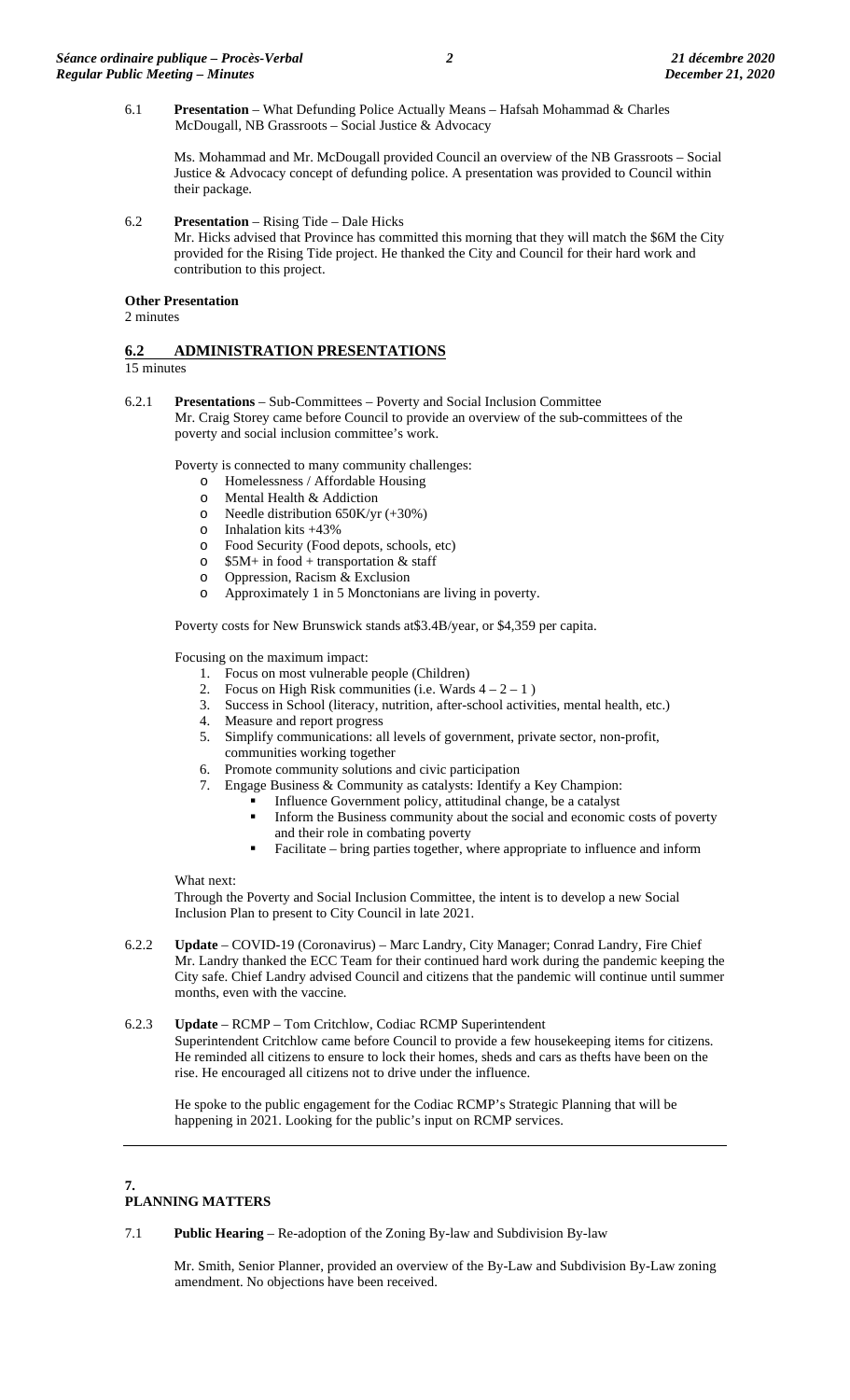The purpose of the change is as follows:

- Administrative housekeeping 'clean up' of Zoning By-law #Z-213 and Subdivision By-law #Z-302
- Re-adoption under new Community Planning Act, S.N.B. 2017, c.19
- Harmonization with By-Law # A-1318.3 Amending the Fees and Charges By-Law
- Flood-proofing and mitigation conditions for parking garages below 10.5 m

Zoning By-Law and Subdivision By-Law

- Outlines all application/service types
- References to By-Law # A-1318.3 Amending the Fees and Charges By-Law
- Updated legislative references

Zoning By-Law:

- New categories for variance applications and new fee structure (ss.  $14(1) \& (2)$ )
- Updated references to conditional zoning agreements
- Flood-proofing and mitigation conditions for parking garages below 10.5 m (s.22  $\&$ s.22.1)

Subdivision By-Law

• New category for the renewal of expired tentative subdivision plan (ss. 9(2))

*Mayor declared the public hearing closed @ 5:15 p.m.*

**Motion: That** Moncton City Council:

- 1. Re-adopt the Zoning By-law by repealing By-law # Z-213 and replacing with proposed Bylaw # Z-220, thereby giving 2nd and 3rd readings of By-law # Z-220; and
- 2. Re-adopt the Subdivision By-law by repealing By-law # Z-302 and replacing with proposed By-law # Z-320, thereby giving 2nd and 3rd readings of By-law # Z-320.

Moved by: Councillor Léger Seconded by: Councillor Butler

## **MOTION CARRIED**

7.2 **Public Hearing** – Amending Fees and Charges By-law A-1318.3

Mr. Smith, Senior Planner, explained to Council the reason behind this public hearing. No objections have been received.

*Mayor declared the public hearing closed at 5:16 p.m.*

#### **Motion: That** Moncton City Council:

Adopt proposed By-law # A1318.3 Amending the Fees and Charges By-law by giving 2nd and 3rd readings of the By-law.

Moved by: Deputy Mayor Crossman Seconded by: Councillor Boudreau

### **MOTION CARRIED**

#### **8.**

#### **STATEMENTS BY MEMBERS OF COUNCIL**

# **9.**

# **REPORTS AND RECOMMENDATIONS FROM COMMITTEES AND PRIVATE MEETINGS**

9.1 **Recommendation(s)** – Private Session – December 14, 2020

**Motion: That** Moncton City Council authorize a payment plan with Wharf Village over the next four (4) year period of the amount owing in 2020 of \$19,670 to the City of Moncton where the payments of the outstanding amount will be made evenly on an annual basis over the next 4 years interest free.

Moved by: Councillor Lawrence Seconded by: Councillor Butler

## **MOTION CARRIED**

**Motion: That** Moncton City Council authorize the City to enter into both a Service Agreement and Development Agreement with Metepenagiag Economic Ventures Corporation, and that the Mayor and City Clerk be authorized to execute all necessary documents and to affix the Corporate Seal of the City of Moncton thereto.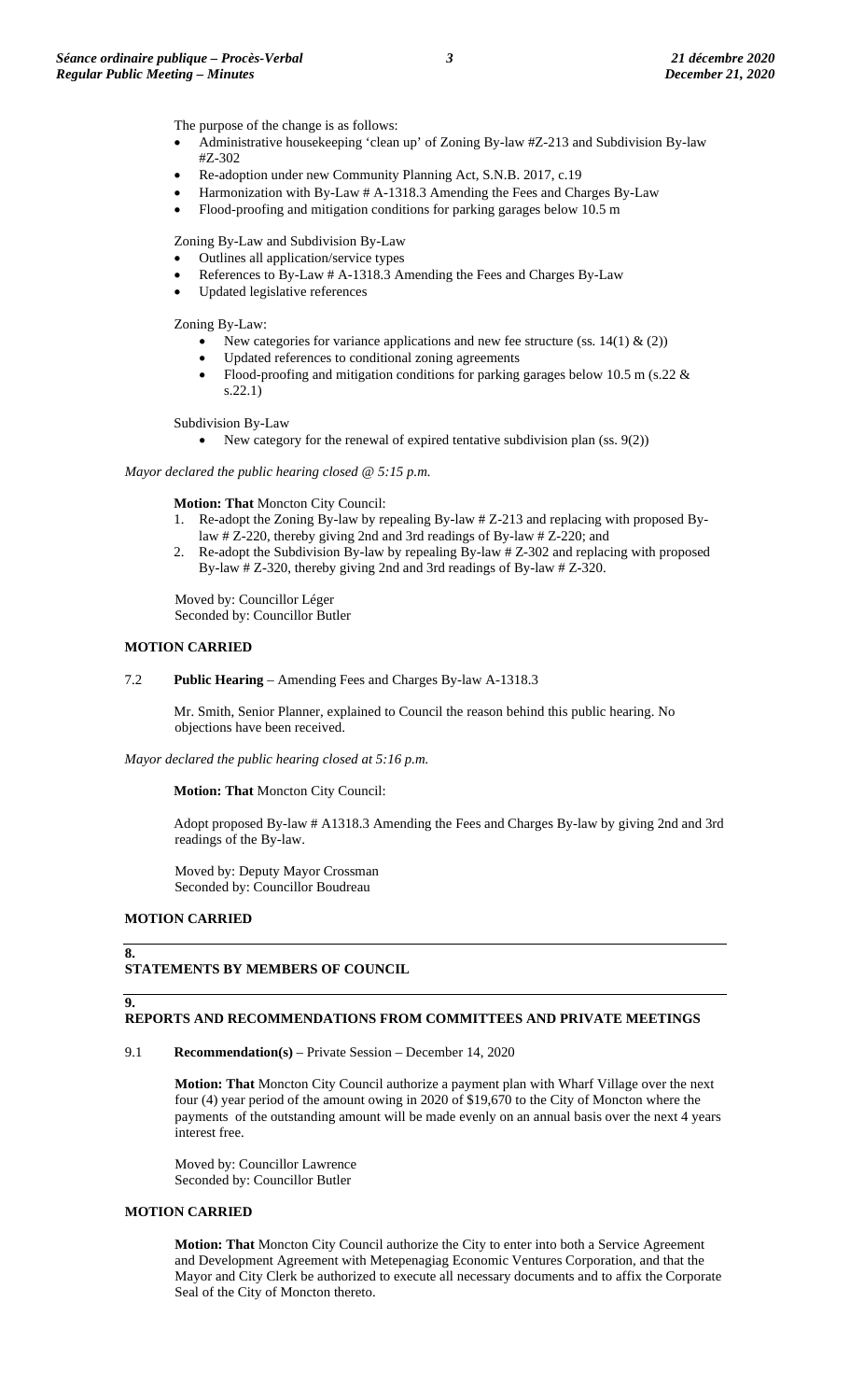Moved by: Councillor Boudreau Seconded by: Councillor Lawrence

# **MOTION CARRIED**

### **Motion: That:**

- 1) Based on the financial grant models, Moncton City Council approve and issue the Downtown Business Improvement Area (BIA) and Central Business District Zone (CBD) Financial Incentive Program Grant (3 year grant duration) for applicant Brian Steeves, President, Seville Property Group Ltd., for the proposed project at 66 Weldon Street, PID 70659958 once the conditions of the Program are fulfilled and verified by City Administration
- 2) Approve the Building Permit and Planning Fee Equivalent Grant for applicant Brian Steeves, President, Seville Property Group Ltd., for the proposed project at 66 Weldon Street, PID 70659958 once the conditions of the Program are fulfilled and verified by City Administration.
- 3) Based on the financial grant models, Moncton City Council approve and issue the Downtown Business Improvement Area (BIA) and Central Business District Zone (CBD) Financial Incentive Program Grant (3 year grant duration) for applicant Trevor Ritchie, President, 713651 NB Inc. for the proposed project at 119 Cameron Street and 106-108-110-112-114- 116-118-120-122 Weldon Street; PID 70661749 once the conditions of the Program are fulfilled and verified by City Administration.
- 4) Approve the Building Permit and Planning Fee Equivalent Grant for applicant Trevor Ritchie, President, 713651 NB Inc. for the proposed project at 119 Cameron Street and 106-108-110- 112-114-116-118-120-122 Weldon Street; PID 70661749 once the conditions of the Program are fulfilled and verified by City Administration.
- 5) Direct Administration to prepare Agreement(s) with the project proponents and authorize the Mayor and City Clerk to execute same and affix the Corporate Seal of the City of Moncton thereto.

Moved by: Councillor Léger Seconded by: Councillor Lawrence

## **MOTION CARRIED**

**Motion: That** a Grant Payment Agreement be entered into between the City of Moncton and FiveFive Queen Development Inc., as provided for in the Financial Incentive Program guidelines and that the Mayor and City Clerk be authorized to execute all necessary documents and affix the Corporate Seal of the City of Moncton thereto.

Moved by: Councillor Thériault Seconded by: Deputy Mayor Crossman

### **MOTION CARRIED**

Council was provided a PowerPoint presentation on the history of the Castle Manor by Kevin Silliker, Director of Economic Development.

**Motion: That** Moncton City Council authorize payment of a Redevelopment Grant and Building and Planning Fee Equivalent Grant to Castle Manor Enterprises in the total amount not to exceed \$189,034 over a maximum of 5 years, subject to the payment schedule and formula, and continuing eligibility requirements, of the current Downtown and Heritage Financial Incentive Program.

Moved by: Councillor Thériault Seconded by: Councillor Edgett

### **MOTION CARRIED**

**Motion: That** Moncton City Council approve the Agreement between the City of Moncton and Downtown Moncton Centre-Ville Inc., (DMCI) and that the Mayor and City Clerk be authorized to execute all necessary documents and to affix the Corporate Seal of the City of Moncton thereto.

Moved by: Councillor Léger Seconded by: Deputy Mayor Crossman

# **MOTION CARRIED**

**10.**

# **REPORTS FROM ADMINISTRATION**

10.1 **Tender TCS20-089** – Elevator Modernization – Moncton City Hall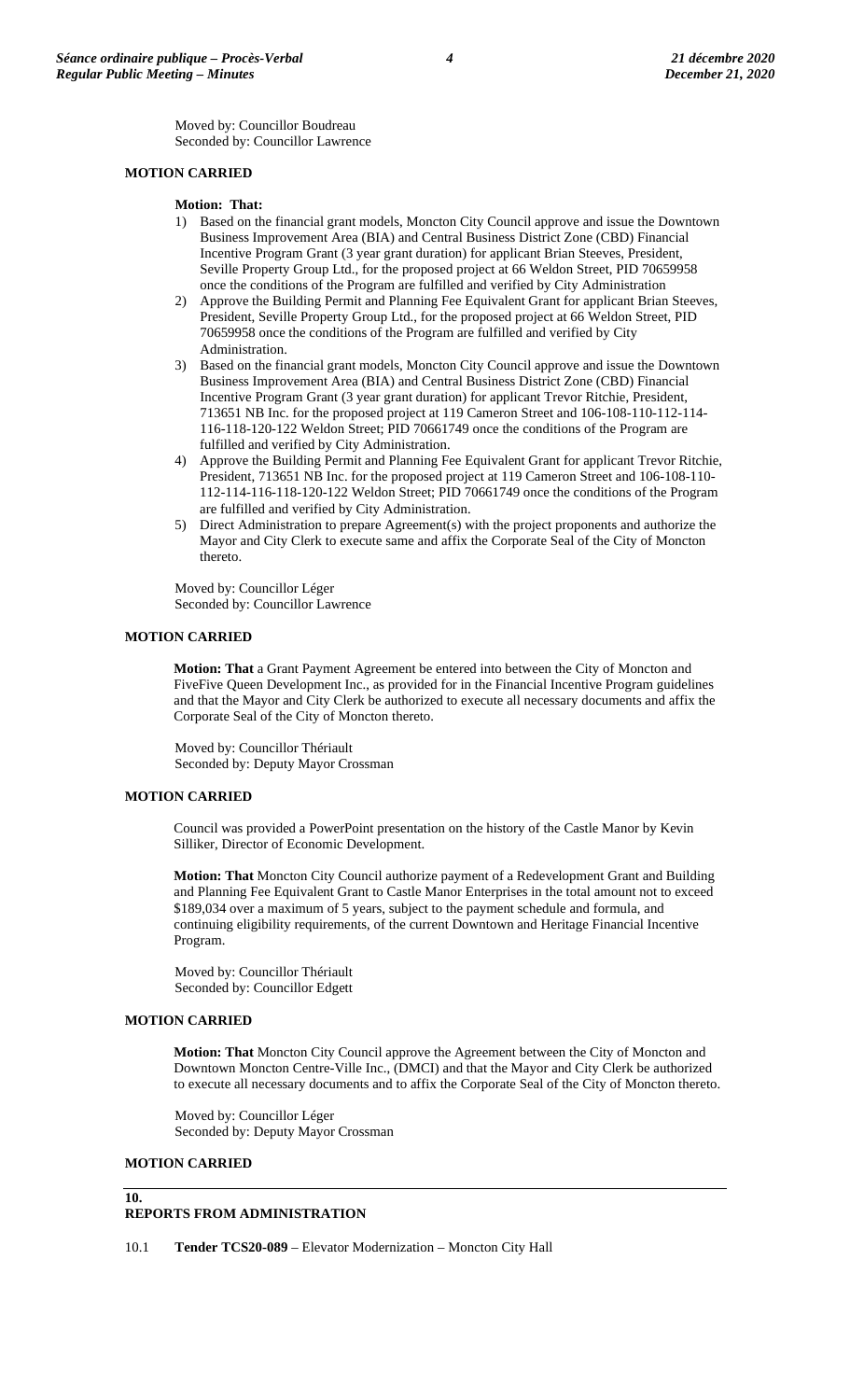**Motion: That** Moncton City Council approve the award of Tender #TCS20-089 – Elevator Modernization – Moncton City Hall, to the lowest bidder meeting the Terms and Conditions and Specifications set out in the Tender, being Otis Canada Inc., for the Total Tendered Price of price of \$397,900.00, including H.S.T. @ 15% and that the Mayor and City Clerk be authorized to sign an agreement with Otis Canada Inc., and affix the Corporate Seal of the City of Moncton thereto.

Moved by: Councillor Butler Seconded by: Councillor Edgett

# **MOTION CARRIED**

### 10.2 **COVID-19 –** Safe Restart Agreement Funding

Mr. Landry advised Council that the wording of the motion has changed since the publication of the agenda, as the Regional Service Commission forwarded an invoice increasing the amount. The motion reflected within these minutes is the corrected version of the motion. Council was provided the new wording via email prior to the start of the meeting.

**Motion: hat** Moncton City Council approve the City of Moncton's submission to the Province of New Brunswick under the Safe Restart Agreement for funding based on the net COVID-19 Financial Impact in the amount of \$2,915,378.

Moved by: Councillor Léger Seconded by: Councillor Lawrence

## **MOTION CARRIED**

# **11.**

#### **READING OF BY-LAWS**

11.1 **A By-law** in Amendment of a By-Law Relating to the approval of the Budget for Downtown Moncton Centre-ville Inc. and to Establish a Special Business Improvement Area Levy in the City of Moncton, being By-Law A-1002.20 – *Second and Third Readings* 

**Motion:** I would move that 2<sup>nd</sup> Reading be given to By-Law A-1002.20

Moved by: Councillor Léger Seconded by: Deputy Mayor Crossman

# **MOTION CARRIED**

*The Clerk gave 2nd reading to the By-Law A-1002.20*

**Motion: That** 3rd reading be given and that By-law A-1002.20 Ordained and Passed and the Mayor and City Clerk be authorized to sign same and affix the Corporate Seal of the City of Moncton thereto.

Moved by: Councillor Léger Seconded by: Deputy Mayor Crossman

## **MOTION CARRIED**

*The Clerk gave 3rd reading to the By-Law A-1002.20*

11.2 **A By-Law** Relating to the Subdivision of Lands in the City of Moncton, being By-Law Z-320 – *Second and Third Readings* – *Pending approval 7.1*

**Motion:** I would move that 2nd Reading be given to By-Law Z-320.

Moved by: Councillor Edgett Seconded by: Councillor Butler

## **MOTION CARRIED**

*The Clerk gave 2nd reading to the By-Law Z-320*

**Motion: That** 3rd reading be given and that By-law Z-320 Ordained and Passed and the Mayor and City Clerk be authorized to sign same and affix the Corporate Seal of the City of Moncton thereto.

Moved by: Councillor Lawrence Seconded by: Councillor Edgett

## **MOTION CARRIED**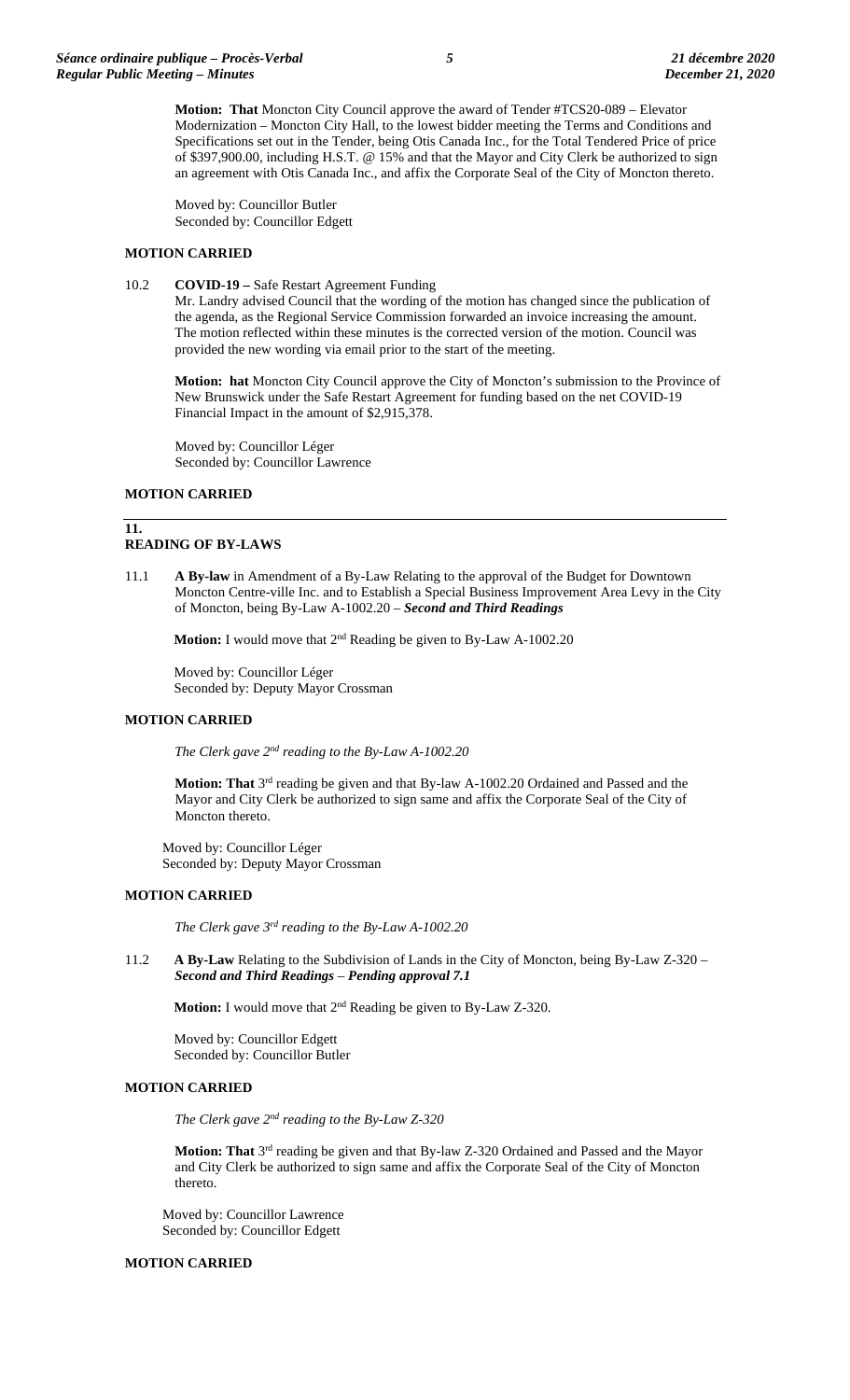*The Clerk gave 3rd reading to the By-Law Z-320*

11.3 **City** of Moncton Zoning By-Law, being By-Law Z-220 – *Second and Third Readings* – *Pending approval 7.1*

**Motion:** I would move that 2nd Reading be given to By-Law Z-220.

Moved by: Councillor Edgett Seconded by: Councillor Léger

#### **MOTION CARRIED**

*The Clerk gave 2nd reading to the By-Law Z-220*

**Motion: That** 3rd reading be given and that By-law Z-220 Ordained and Passed and the Mayor and City Clerk be authorized to sign same and affix the Corporate Seal of the City of Moncton thereto.

Moved by: Councillor Lawrence Seconded by: Councillor Léger

## **MOTION CARRIED**

*The Clerk gave 3rd reading to the By-Law Z-220*

11.4 **A By-Law** in Amendment of By-Law Respecting Fees, Rates and Charges for Services Provided by the City of Moncton, being By-Law Z-1318.2 – *Second and Third Readings*

**Motion:** I would move that 2<sup>nd</sup> Reading be given to By-Law Z-1318.2.

Moved by: Councillor Léger Seconded by: Councillor Edgett

## **MOTION CARRIED**

*Deputy Mayor Crossman left the meeting*

*The Clerk gave 2nd reading to the By-Law Z-1318.2.*

Motion: That 3<sup>rd</sup> reading be given and that By-law Z-1318.2 Ordained and Passed and the Mayor and City Clerk be authorized to sign same and affix the Corporate Seal of the City of Moncton thereto.

Moved by: Councillor Léger Seconded by: Councillor Boudreau

### **MOTION CARRIED**

*The Clerk gave 3rd reading to the By-Law Z-1318.2*

11.5 **A By-Law** in Amendment of By-Law Respecting Fees, Rates and Charges for Services Provided By The City Of Moncton, being By-Law Z-1318.3 – *Second and Third Readings* – *Pending approval 7.2*

**Motion:** I would move that  $2^{nd}$  Reading be given to By-Law Z-1318.3.

Moved by: Councillor Lawrence Seconded by: Councillor Léger

# **MOTION CARRIED**

*The Clerk gave 2nd reading to the By-Law Z-1318.3.*

**Motion: That** 3<sup>rd</sup> reading be given and that By-law Z-1318.3 Ordained and Passed and the Mayor and City Clerk be authorized to sign same and affix the Corporate Seal of the City of Moncton thereto.

Moved by: Councillor Thériault Seconded by: Councillor Edgett

## **MOTION CARRIED**

*The Clerk gave 3rd reading to the By-Law Z-1318.3*

*Deputy Mayor returned to the meeting*